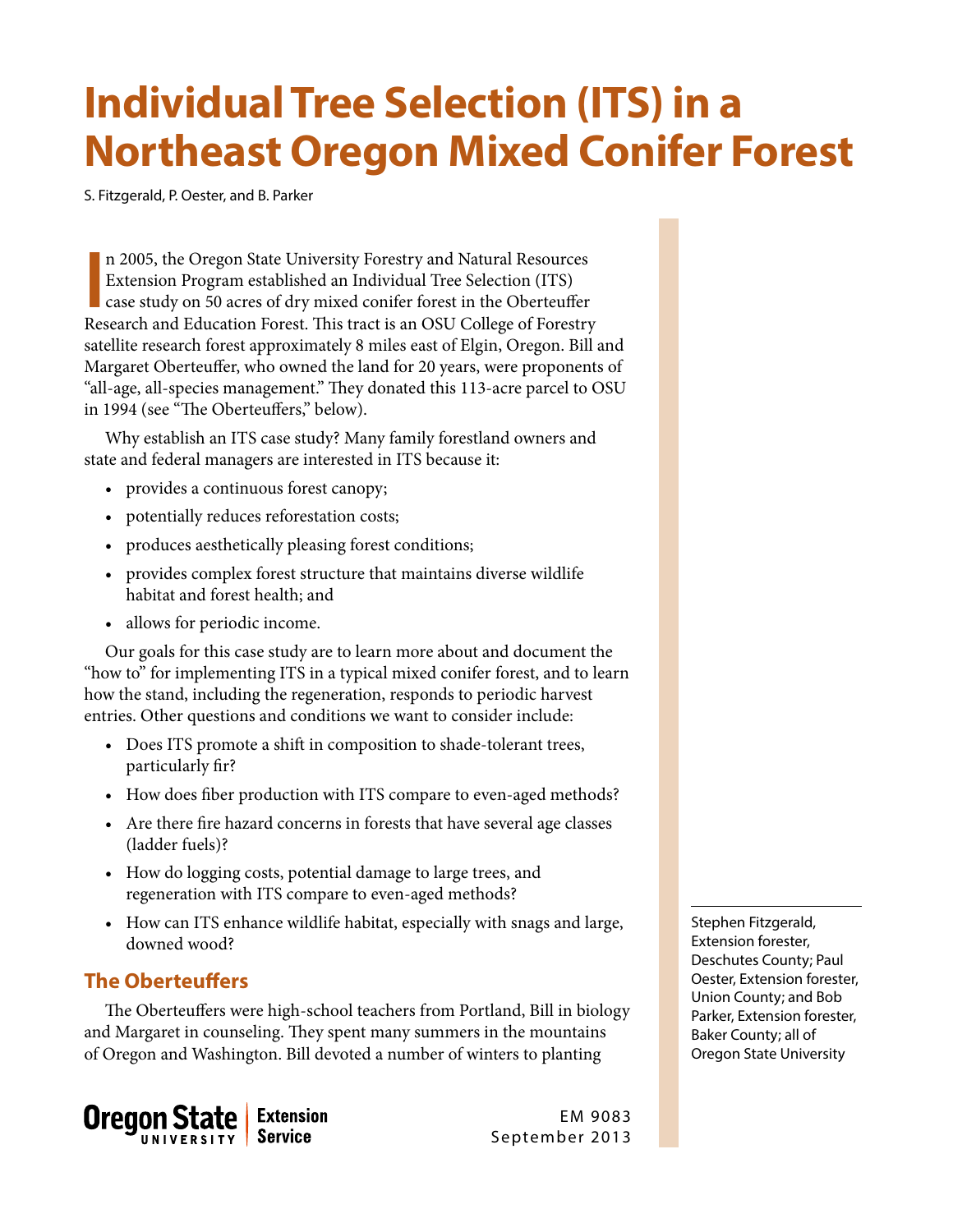trees with his students on the Tillamook Burn and received a statewide teacher of the year award. Both loved the outdoors and the joys of living off the land. After searching for the perfect forest refuge, they found what they were looking for near Elgin, Oregon. Here they would retire from teaching and start a new life on the Smilin' O Ranch.

In 1974, they bought the first parcel of 160 acres and added another 80 acres in the 1980s. In 1994, when they retired from owning and managing the ranch, they donated 113 mostly timbered acres to the College of Forestry at Oregon State University. And so, the Oberteuffer Research and Education Forest was born, fulfilling Bill's dream of continuing his demonstration forest for the benefit of family forest owners throughout northeast Oregon.

Many on-the-ground demonstrations have been established here in reforestation and other forest management practices. Besides research, the OSU Extension Forestry and Natural Resources Program uses the forest every year for a variety of tours and forestry-related classes.



Bill and Margaret Oberteuffer

## **Stand and Forest Conditions**

## **History**

The Oberteuffer forest has an interesting history. It was originally homesteaded in 1890 by George H. Taylor. The present forest apparently originated following a heavy cut or possibly a "clearcut" about 105 to 115 years ago (around 1905). Some trees are older, suggesting that they were established before the clearcut, but no trees over 120 years old have been found. Evidence of stumps from the circa 1905 clearcut showed that ponderosa pine, Douglas-fir, and larch were common in the original stand.

No large, older trees or snags from the previous stand can be found, indicating a rather complete harvest. Western larch is generally younger, suggesting that they seeded in following a disturbance. There is no evidence of fire following the clearcut, but old, remnant stumps and snags have many fire scars, suggesting a history of frequent understory fires similar to many eastern Oregon forests. There are very few large rotted logs on the forest floor, suggesting either that the previous stand was not an old growth stand with lots of snags or down woody debris, or that fire before the clearcut consumed the coarse woody debris.

The stand appears to have been released by partial cutting in or before 1957, based on a large number of trees of all species showing increased diameter growth at about this time. Douglas-fir and grand fir both show evidence of dead tops, most likely caused by defoliation that occurred during the western spruce budworm outbreak in the 1980s and early 1990s.

The Oberteuffers had done some light thinning on the ridge top in the ITS stand, and a small salvage harvest of blow-down timber occurred in 1995 in the southeast part of the unit. The area was grazed by livestock for many years before the College of Forestry acquired the property. As a result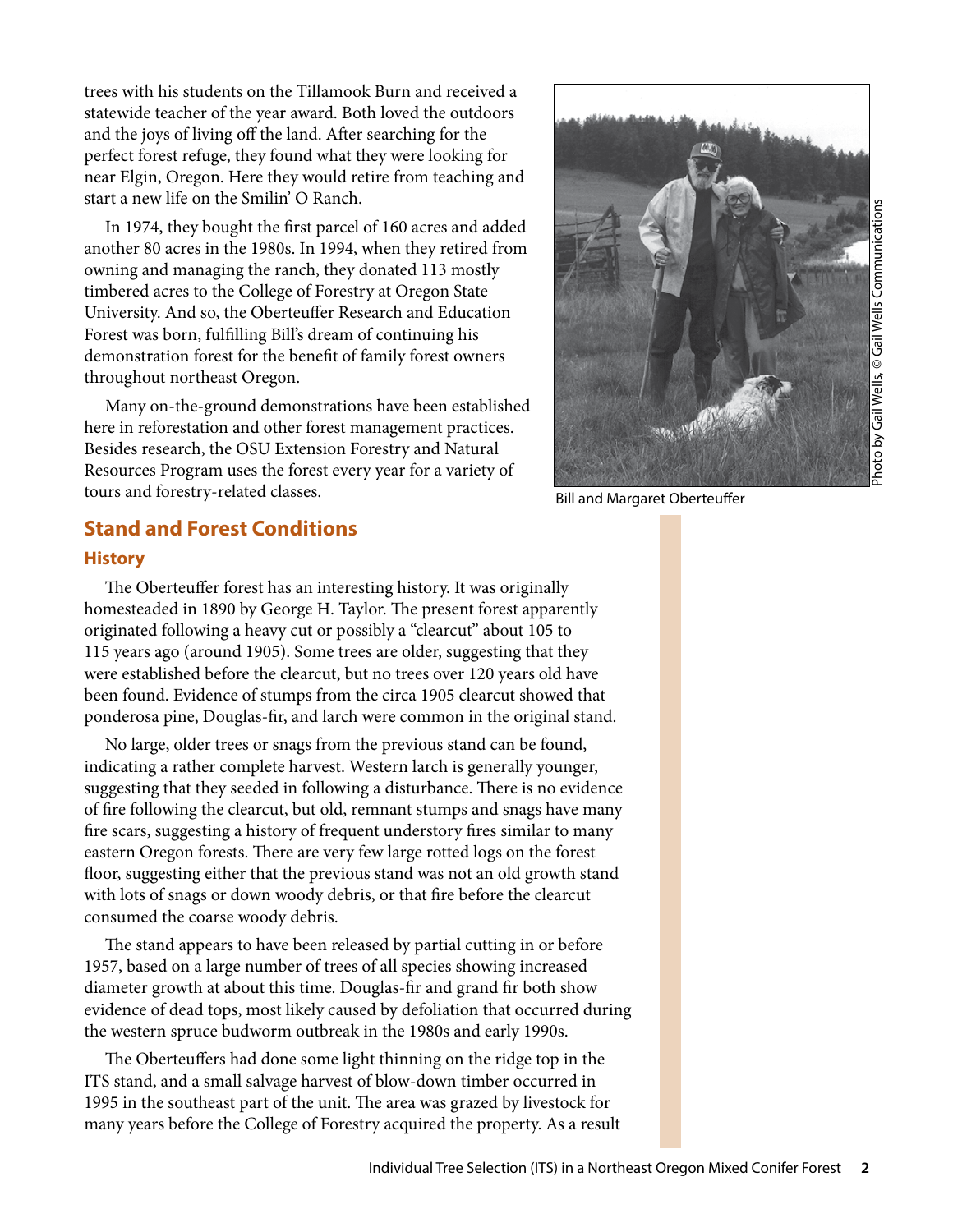of these past disturbances, the stand is **uneven-aged**, making it perfect to study the application of ITS in this forest type.

## **Stand composition and productivity**

The 50-acre stand contains primarily ponderosa pine (75 percent) and Douglas-fir (20 percent) with small amounts (5 percent) of grand fir and western larch. The understory is mostly snowberry, some ninebark, ocean spray, serviceberry, elk sedge, pine grass, and other native grasses and forbs.

The **site index** (100-year base) varies from 90–100 for Douglas-fir to 100–109 for ponderosa pine. Based on inventory data (1996–2005) across the property and from timber harvest records, the forest is growing at about 400 board feet per acre per year.

Soils also vary within the case study stand but are primarily Hall Ranch stony loam with occasional intrusions of Tolo silt loam containing some **Mt. Mazama ash**, which increases soil water-holding capacity and growth potential. On the ridge top, much of the soil is fairly shallow with rocky outcroppings and cobble.

The study area is at 4,000 feet of elevation with a primarily west and north aspect. It's on a gentle slope of less than 20 percent, which makes it easy for ground-based equipment to operate. The stand is in a transitional zone between rangeland and forest (Figure 1).

## **Wildlife**

Wildlife is abundant on the property. Elk, deer, and turkey are common visitors here. There are several snags within the 50-acre ITS stand, and pileated woodpeckers and other cavity-dwelling birds use the stand and surrounding forests. One of the important objectives of this ITS case study is to provide habitat for a variety of wildlife.

#### **uneven-aged stand**—

A stand with trees of three or more distinct age classes, either intimately mixed or in small groups.

#### **site index**—

A measure of how tall dominant trees grow over a specified period (50 or 100 years). Site index reflects the combined effects of climate and soil quality on tree height growth. Trees growing on good sites (high site index) grow faster in height than trees on poor sites (low site index) over a 50- or 100-year period. The result is higher volume growth in board feet on the better site.

#### **Mt. Mazama ash**—

The eruption of Mt. Mazama south of Bend moved mostly northeast, covering 500,000 sq mi with ash including all of Oregon, Washington, northern California, Idaho, western Montana, and parts of Utah, Nevada, and Canada as far east as Saskatchewan. The caldera created by the eruption became Crater Lake.

## **Insects and disease**

Currently, the stand is relatively free of forest insect- and disease-related mortality. However, pine bark beetles (several species) have occasionally killed trees, which benefits the stand by adding a few snags for wildlife. There is some dwarf mistletoe in the western larch. Although there is root disease on the property, no root disease has been found in the case study area.

# **Desired Stand Structure for ITS**

In 1996, a series of permanent inventory plots was established systematically across the entire 113-acre property (Figure 2, page 4). Twenty of those plots are within the 50-acre ITS case study stand. They serve as a



Figure 1. The Oberteuffer forest and the ITS stand are located at the transition between rangeland and forest.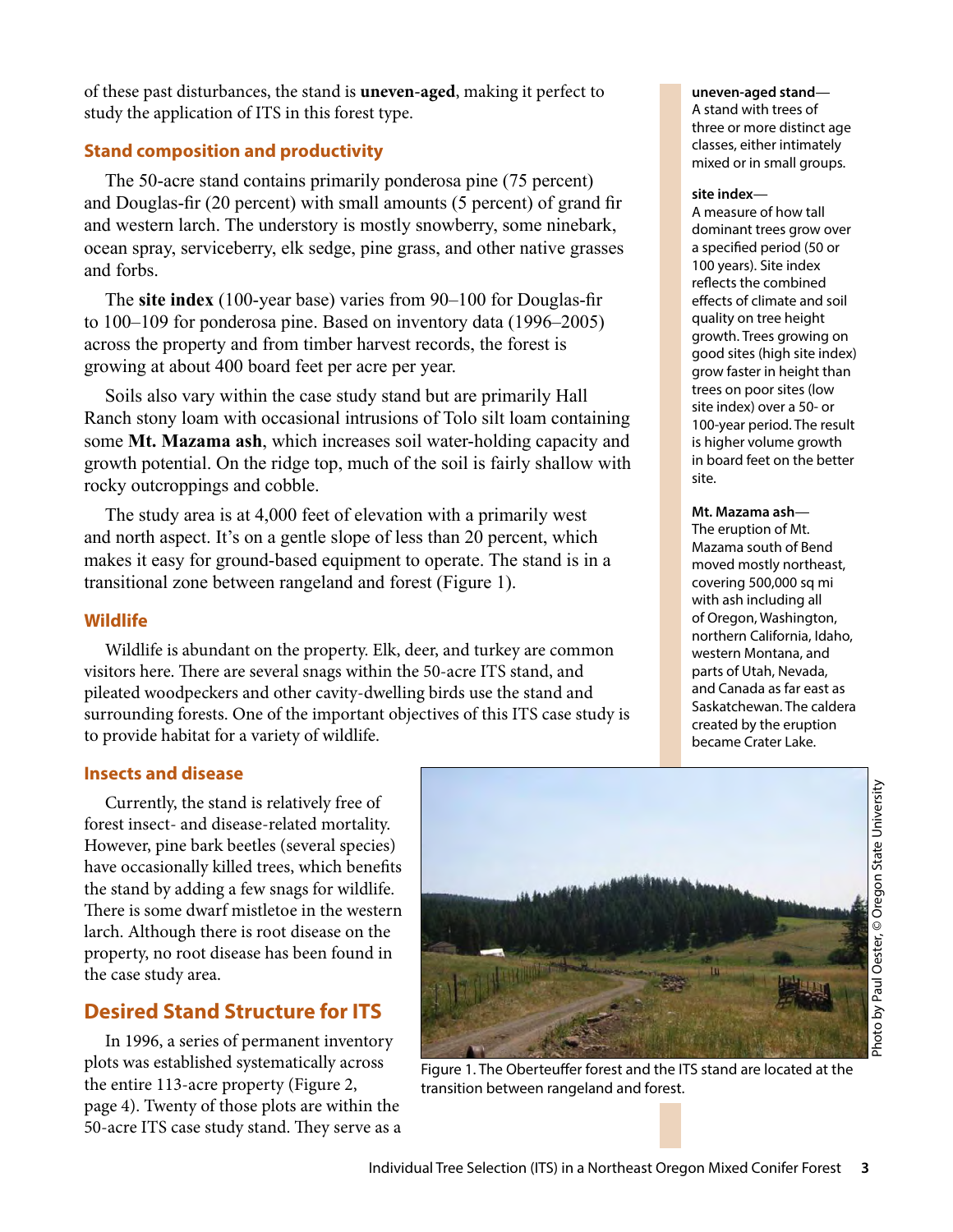basis for measuring growth and development and assessing ITS treatment effects on regeneration and overstory trees.

In 2005, the stand was marked for a harvest (thinning) with the goal of maintaining a **stand density index** (SDI) of 118 allocated across seven 4-inch diameter classes, resulting in a "reverse J-shaped" curve (see black bars in Figure 3, page 5). The outcome was a total residual **basal area per acre** of 71 square feet.

We specified a maximum tree diameter of 28 inches DBH (diameter at breast height). This was chosen based on site productivity, species, aesthetics, and economics. Regarding economics, for example, large-diameter ponderosa pine is one of the primary marketable species. A 28-inch maximum DBH allows the growth of large, higher premium logs. In a few cases, trees larger than 28 inches were left if they were growing well and not suppressing other trees and young regeneration. However, we will have to be careful not to exceed the 28-inch maximum DBH for other species, because local markets have a diameter limit that, if exceeded, triggers a price penalty.

# **Harvest, Logging, and Economics**

Figure 3 (page 5) shows diameter distributions in 1996, 2005 (after 9 years of growth), and 2006 after the first ITS harvest operation. Approximately 161,000 **board feet (bd ft)** were harvested across the 50-acre stand, or about 3,200 bd ft per acre. Table 1 gives a per-acre board-foot breakdown by log diameter class. Most of the volume removed per acre was in the 12- to 17-inch DBH range (Figure 4, page 5). Figure 5 (page 6) shows the residual board foot volume in 1996, in 2005, and after the harvest in 2006, which left about 7,700 board feet per acre. The purpose of this harvest was to reduce stand density to better encourage good growth of regeneration and midstory trees.

## **Table 1. Breakdown of log sizes and volume per acre from 2006 harvest**

| Small-end log<br>diameter (inches) | Volume per acre<br>(bd ft) | Percent<br>(%) |
|------------------------------------|----------------------------|----------------|
| $6 - 11$                           | 1.076                      | 34             |
| $12 - 17$                          | 1,496                      | 47             |
| 18+                                | 628                        | 20             |
| Totals                             | 3,200                      | 100            |

The harvest occurred during late fall of 2006 when soils were dry and the risk of pine engraver beetle was low. Trees were felled-to-lead and the operator used a 450 John Deere dozer and a converted Kabota tractor for skidding. Areas with rocky ground dictated the use of the rubbertired Kabota tractor. The operator was restricted to designated skid trails (Figure 6, page 6) and there was very little damage to trees from the logging operation. Snags were left to encourage cavity-nesting wildlife (Figure 7, page 7). Figures 8a and 8b (page 7) show the stand before and after harvesting, respectively. One sees a multi-aged forest that is aesthetically attractive to many landowners.



Figure 2. The red line outlines the 50-acre ITS stand with inventory plots.

**stand density index (SDI)—** SDI expresses the competition stress in any stand as an index, thereby allowing comparisons between stands of differing average size and density. SDI is calculated with the following formula:

 $SDI = TPA$  (average diameter)<sup>1.6</sup> 10

#### **Basal area per acre—**

The cross-sectional area of all trees in square feet at breast height (4.5 feet) in an acre; a measure of forest density and stocking. The basal area of one tree is calculated with the following formula:

Basal area for a tree = (DBH in inches)2 x 0.005454

#### **Board foot (bd ft)**—

A board foot is used to measure or express the amount of wood in a tree. The dimensions of a board foot are 12" x 12" x 1". To determine number of board feet:

Bd ft = [thickness (in) x width (in) x length (ft)]  $\div$  12 in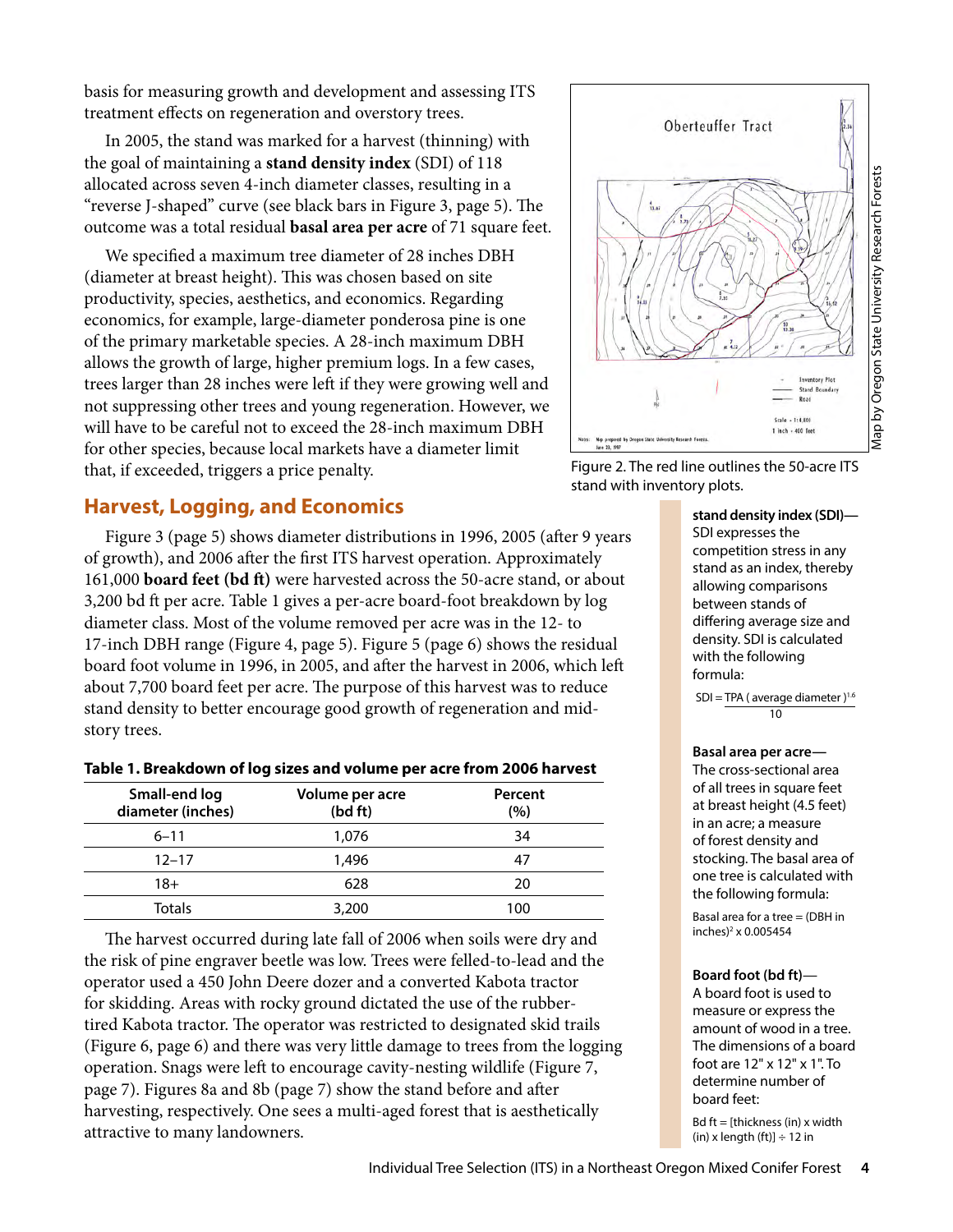The average delivered log price was \$453 per **MBF**. Logging costs were \$226 per MBF including cutting, limbing, bucking, skidding, loading, and transportation to the mill. Grass seeding skid trails and slash piling and burning were included in the logging contract as separate itemized costs. Total gross income was \$71,000 or \$1,400 per acre, and net income was \$35,540 or \$711 per acre. Because of openings and other areas that did not receive any thinning within the 50-acre stand, the volume removed and values on a per acre basis are somewhat low.

Following the harvest, a contractor precommercially thinned regeneration and small, pole-size thickets across the stand and hand piled the slash at a cost of \$100 per acre. In areas where precommercial thinning was light, the trees were just cut and lopped (not piled) and left to decay.

After harvest, the inventory plots were measured again to determine after-harvest stand structure, which provided three data points for comparison to the target stand structure. The post-2006 harvest stand came very close to our target stand structure (Figure 3; compare blue bars to black bars) except in the regeneration size-class, where we have an overabundance of seedlings and saplings. We have a deficit in the 26-inch DBH class, but that will correct itself over time as excess trees in the 22-inch class grow into the 26-inch diameter class. Although spot pre-commercial thinning was conducted after the 2006 harvest to reduce the number of seedlings and saplings, they are still far above the desired target level. These excess small trees will be thinned between now and the next harvest entry, proposed for 2016 or sooner.

What's next? In the fall of 2011, we conducted a 5-year postharvest measurement. If our measurements and analysis of diameter growth in larger trees and height growth in regeneration indicate too much overstory competition, we may initiate another light commercial harvest before 2016, depending on log markets.

synopsis of management activities.

In addition, pre-commercial thinning will be needed to reduce overabundant regeneration. Our goal for the future is to conduct harvest entries roughly every 10 years to maintain the uneven-aged character. See "Past, Present, and Future Stand Treatments and Events" (page 8) for a pine sawlogs from the 2006 harvest.

**MBF**— Thousand board feet. See "board foot," page 4.



Figure 3. Diameter distribution in 1996, 2005 (before harvest), and 2006 (after harvest) compared to the target or desired stand diameter distribution (black bars). There are more than 200 trees per acre in the 2-inch diameter class.



Figure 4. High quality, 12- to 17-inch (small-end diameter) ponderosa

Individual Tree Selection (ITS) in a Northeast Oregon Mixed Conifer Forest **5**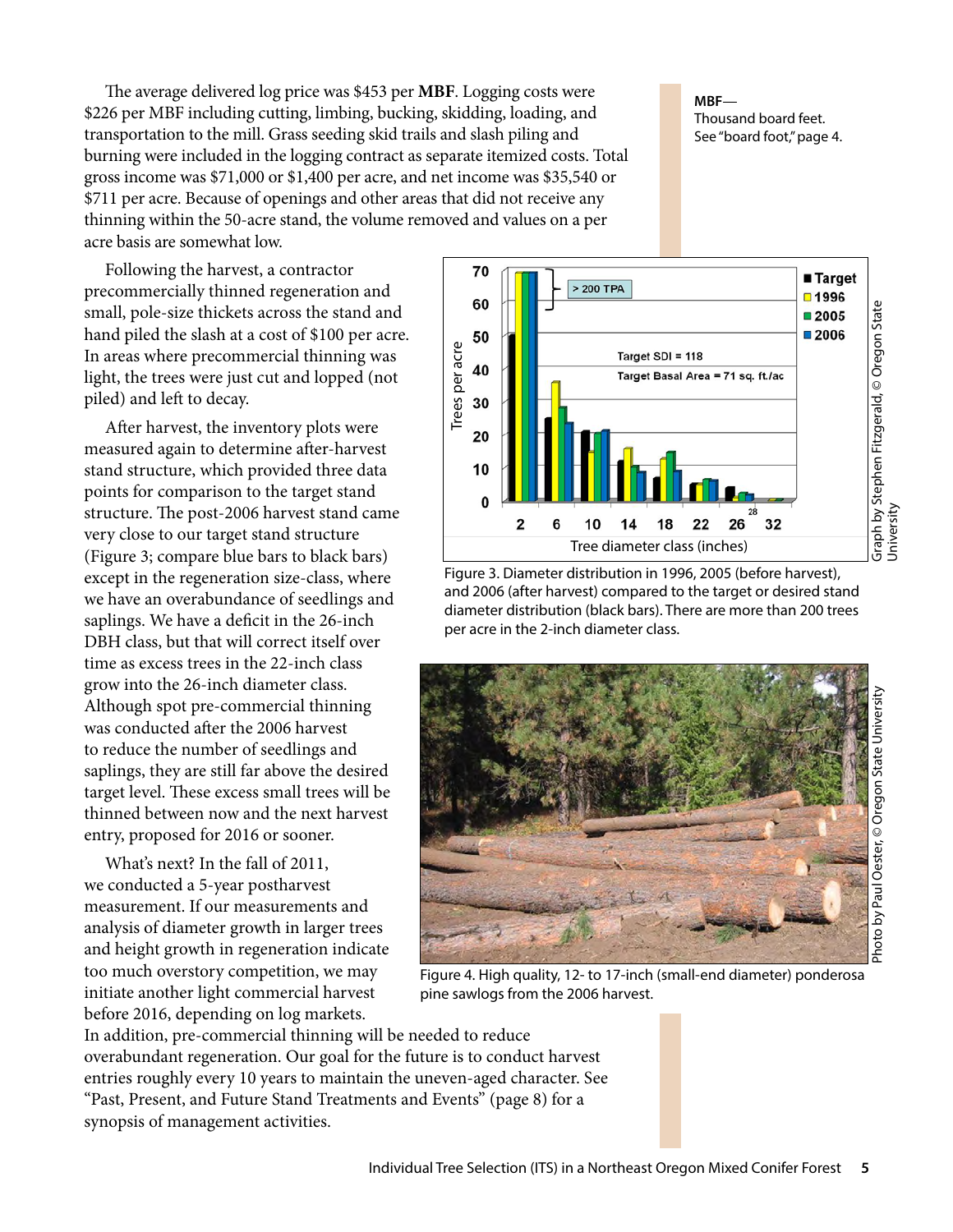# **Regeneration: Composition and Growth**

For ITS to work in the long run, it's important that regeneration not only establish but grow to replace larger trees as they are harvested over time. Based on the 1996, 2005, and 2006 inventory plot information (see Table 2), we have too many trees in the seedling and small sapling size-class (2-inch size-class and less) which will recruit (grow), if allowed, into a 6-inch size-class. For example, regeneration increased from 380 trees per acre in 1996 to 656 trees per acre in 2005. In 2006 after harvest, trees per acre in the 2-inch and less diameter class decreased to 574, likely due to some logging damage and precommercial thinning. Most of the postharvest (2006) regeneration is ponderosa pine (71 percent) and Douglas-fir (24 percent), and the remainder is a mix of grand fir and a trace amount of western larch.

Based on height growth assessment in 2005 before harvest, seedlings and saplings were slowing down in height growth, indicating that overstory density was too high. The goal of the harvest in 2006 was to reduce stand density to maintain and, possibly, increase the height growth of understory trees to avoid severe height-growth suppression, particularly in the shade-intolerant ponderosa pine. With respect to species composition, the goal of this ITS case study is to maintain approximately 60 percent ponderosa pine, 30 percent Douglasfir, and 5 percent a combination of grand fir and western larch. Based on the 2006 inventory in

Table 2, it appears we are approaching that desired range. To increase the proportion of western larch in the stand, we may need to plant seedlings in created openings in the next harvest entry, since western larch is very shade-intolerant.



Figure 5. ITS standing board foot volume for 1996, 2005, and 2006 (after harvest).



Figure 6. Logging was confined to pre-designated skid trails to minimize soil and stand damage.

|                | 1996 |         | 2005       |         | 2006       |         |
|----------------|------|---------|------------|---------|------------|---------|
| <b>Species</b> | TPA* | Percent | <b>TPA</b> | Percent | <b>TPA</b> | Percent |
| Ponderosa pine | 217  | 57      | 435        | 66      | 410        | 71      |
| Douglas-fir    | 125  | 33      | 171        | 26      | 135        | 24      |
| Grand fir      | 17   | 4       | 29         | 4       | 25         | 4       |
| Western larch  | 21   | 6       | 21         |         | 4          |         |
| <b>Totals</b>  | 380  | 100     | 656        | 100     | 574        | 100     |

### **Table 2. Number of seedlings/saplings per acre less than 2" in diameter from 1996, 2005, and 2006.**

\*TPA: trees per acre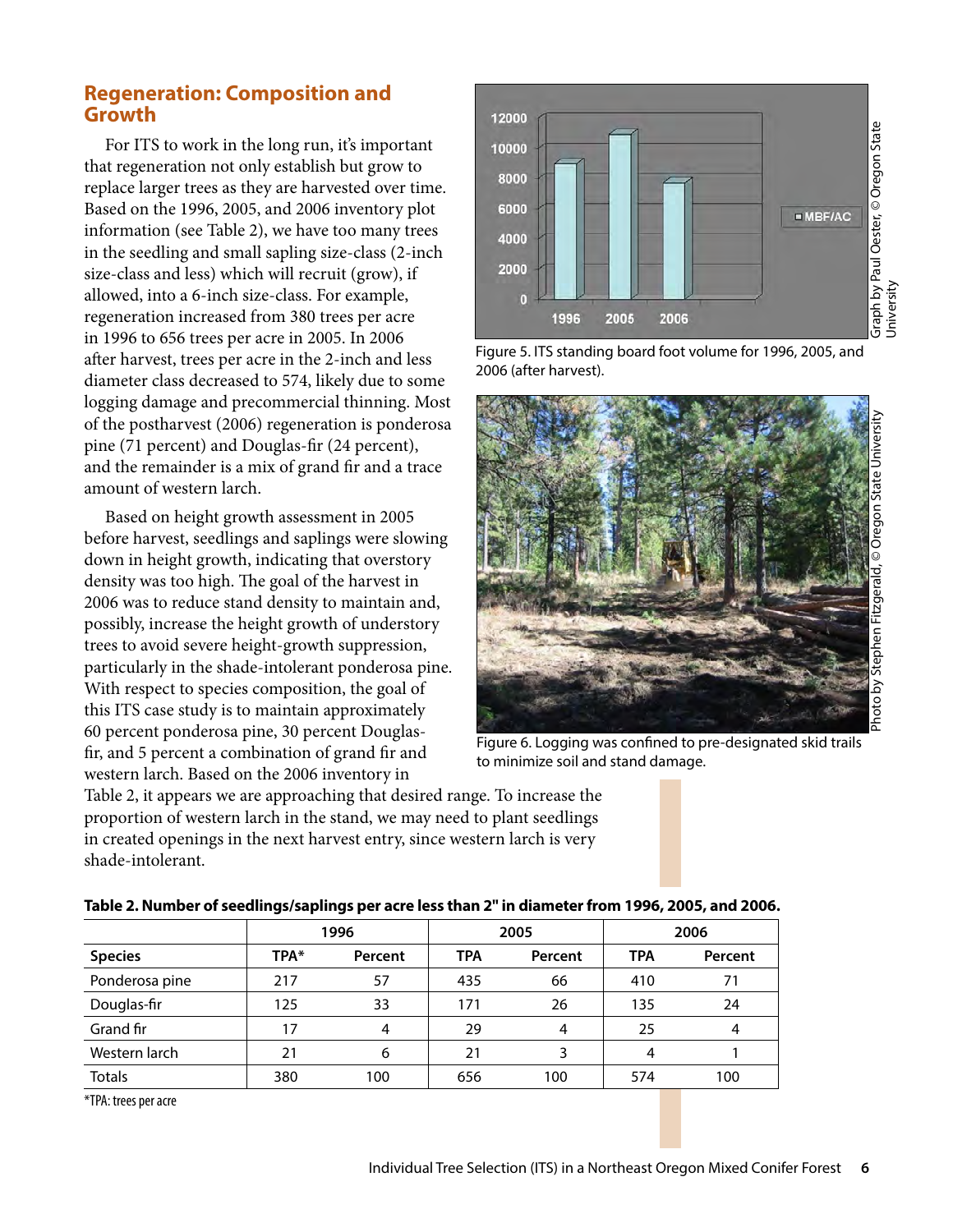# **Lessons Learned**

- This stand achieved the goal of economic viability as well as many other objectives, including visual beauty, diverse wildlife habitat, and a healthy forest and watershed. Many people visit this forest and come away wanting their property to look similar.
- The stand had some uneven-aged characteristics before our 2006 harvest due to past treatments and disturbance and therefore had substantial structural diversity, making the application of ITS much easier than if we had started with an even-aged stand.
- Selecting a logging operator whose operational skill and equipment was compatible with the logging situation and landowner's goals was critical in minimizing damage to larger trees, understory trees, and vegetation.
- Designating skid trails with the operator and requiring that the logger stay on them was important for keeping stand damage low.
- At the time of logging, log prices were relatively high. This made implementation of ITS on this site profitable while still meeting our stand goals.
- A rocked road through the stand allowed us to harvest later into fall and early winter, instead of stopping operations and delaying work until the following summer when soils would be dry and less vulnerable to damage.
- A detailed logging contract helped make the logging process go smoothly, and objectives were met.
- Because the application of ITS is more complicated than even-aged management methods, marking trees prior to harvest was essential to reaching our goals.
- Although we have a stand target and vision of how we want the stand to look, we still have to adjust our tree marking as we move from place to place within the stand; that is, remove overstory trees to release regeneration or remove excess mid-size trees or trees that are diseased or damaged.
- The overabundant regeneration needs to be aggressively managed in future entries to prevent overstocking and to maintain an appropriate level of Douglas-fir and grand fir.
- Possessing accurate inventory plot information (trees per acre by diameter class and species) helped us decide what direction the stand should go. Without accurate information, it can be very hard to determine how many and what size-class of trees should be removed or left.
- Developing a clear vision of what we wanted the stand to look like upon completion helped us meet our visual quality goals.



Figure 7. Snags left for cavity-nesting wildlife.



Figure 8a. ITS stand before harvest.



State University

Figure 8b. ITS stand after harvest. Note that the stand contains a mix of size classes and is slightly more open when compared to Figure 8a.